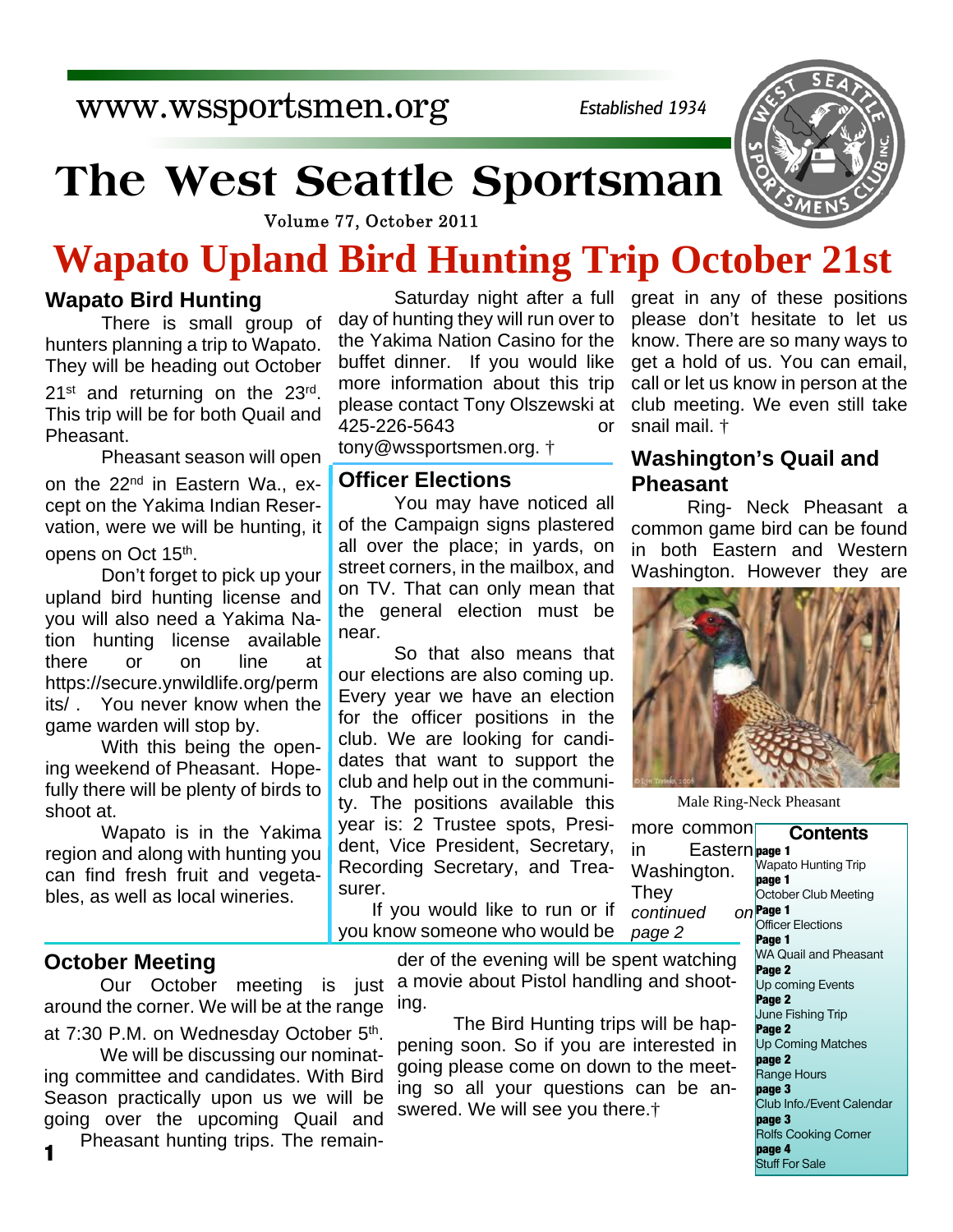#### *Washington Pheasant from page 1*

*Pheasant & Quail from page 1* like to stay in the edges of open fields, bushy hedgerows, and the forest edges. They also can thrive in the open wheat fields of Washington.



Female Ring-Neck Pheasant

The male Pheasant is more boldly colored then the female; with darker colors and a white ring around the neck. The head is an iridescent blue green with a bright red patch around the eye.



The female Pheasant, however, is much plainer in comparison to the male. She is a simple mottled brown color all over.

Another common game bird in Washington is the California quail. This species of Quail is mainly Male California Quailin Eastern



Washington as well; but you can also find it in Western Washington and in areas along the coast of the USA down into California.

This small gray bird is more slender then other species of Quail and has light gray scale pattering down its breast. There are white streaks on the brown sides and it has gray and black scaling feathers on its neck.

The Male Quail has a black face with white outlining, and a brown crown with a plume hanging forward. The female has a tan head with a smaller plume that hangs forward.

They prefer areas with shrubs for cover and like to live near food producing plants. Quail are ground dwellers and can often times just be found by a ditch. They can reside in many areas including: shrubs, farmland, residential, and even city parks.†

## **Up coming Small bore & Air Matches**

| Sept 24th-25th | Tacoma   | Schützenfest/ Outdoor Int'l C'ship | Crossman      |
|----------------|----------|------------------------------------|---------------|
| Nov 12th       | Seattle  | Air Pistol & Standard Pistol       | Cozens        |
| Nov 12th-13th  | Olympia  | State Indoor Int'l 3-P C'ship West | Crossman      |
| Nov 19th       | Puyallup | JORC (West)                        | Shellenberger |
| Dec 3rd        | Olympia  | JOARC (West)                       | Crossman      |
| Dec 10th       | Seattle  | Air pistol & Standard pistol       | Cozens        |

We have decided on returning to

Bowman Bay at Deception Pass State Park for this year's June fish trip and campout. We will be

*Continued on page 4*

### **Range Hours and Activity**

Monday - Small Bore - 6:00 PM, Tuesday - Pistol League, - 6:00 PM Wednesday - Juniors - Call Fred Burr at 206-935-4883 for information. Cost: Adult members \$2.00, non- members \$4.00, Juniors \$1.00.

# **Upcoming events**

There are quite a few events in the works to be looking out for.

We have our Turkey shoot in November this will take place at our November club meeting and in December we will be having our Christmas Banquet. As of right now the Banquet is be-

ing planned to happen on Decem-

ber 11<sup>th</sup>. The location, time, and menu will be announced as soon as we have everything finalized.

It is also time to start planning the Big Game Dinner, so start thinking about any contacts you might have. We will be looking for food and meat donations. We will also need items for the raffle; even small items are helpful. Cooks, clean up/ set up, and people to work the door are all going to be needed.

We look forward to seeing many of you at these events as they are sure to be a lot of fun. So keep on watching out for more **information to be posted soon.†**

# **June Fishing Trip**

going June 22nd -24th and if you

Volume 77, Oct 2011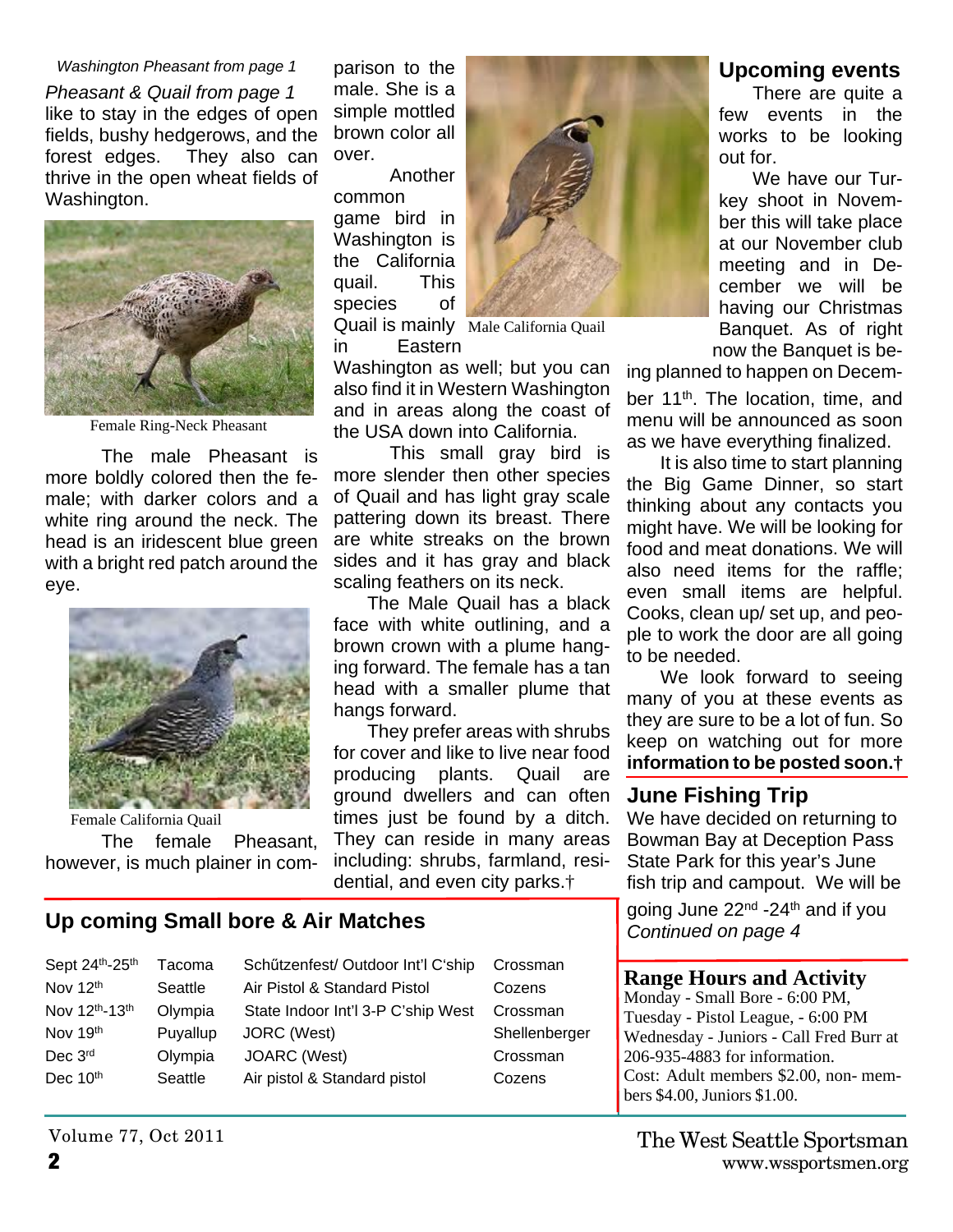# **The West Seattle Sportsmen's Club Sponsors of the Roger Dahl Rifle Training Range**

President – Tony Olszewski 425-226-5643 Greg Boyd 206-965-9629 Fred Burr Vice Pres. – Steve Loo Fred Burr 206-935-4883 Secretary – Kristin Shamek 206-940-8729 Richard George Frank Novito Treasurer – Cam Robison Roz & Jerry Mascio<br>
Rec. Sec. – Eric Iwamoto Roz & Jerry Mascio<br>
Contact us at: info@wssportsmen.org

**OFFICERS TRUSTEES LIFE TIME MEMBERS**

**E v e n t s C a l e n d a r**

Rolf's Cooking Corner

# **Mustard Glazed Halibut Steaks**

Ingredients: 4- 6 oz halibut steaks about 1 in thick 2 Tbs butter or margarine 2 Tbs lemon Juice 1 Tbs Dijon mustard 2 tsp fresh basil or ½ tsp crushed dried basil

> 1. Thaw fish if needed, rinse and pat dry. In a

small sauce pan heat butter, lemon juice, mustard, and basil over low heat until butter is melted. Brush



Contact us at: info@wssportsmen.org

both sides of steak with mustard mixture.

2. For a charcoal grill, grill fish on the greased rack of an uncovered grill directly over medium coals for 8-12 minutes or until fish flakes easily, gently turning once halfway through grilling and brushing occasional with mustard mixture. For a gas grill preheat grill and reduce heat to medium. Place fish on greased grill rack over heat. Cover and grill as above. †

| <b>New</b>                           |                                                                                                                                                                                                                                | <b>MEMBERSHIP APPLICATION</b>                                                                                                                                                                                                    | <b>Renewal</b> |  |  |
|--------------------------------------|--------------------------------------------------------------------------------------------------------------------------------------------------------------------------------------------------------------------------------|----------------------------------------------------------------------------------------------------------------------------------------------------------------------------------------------------------------------------------|----------------|--|--|
| <b>WEST SEATTLE SPORTSMEN'S CLUB</b> |                                                                                                                                                                                                                                |                                                                                                                                                                                                                                  |                |  |  |
|                                      |                                                                                                                                                                                                                                |                                                                                                                                                                                                                                  | Date           |  |  |
| payment of one year's dues.          |                                                                                                                                                                                                                                | propagation and conservation of game birds, game animals, and fish in the State of Washington, do hereby apply<br>for membership in the WEST SEATTLE SPORTSMEN'S CLUB and tender herewith the sum of \$                          |                |  |  |
|                                      | a true sportsman both in the field and to my brother members at all times.                                                                                                                                                     | "I solemnly swear that I will abide by the Constitution and By-Laws of the West Seattle Sportsmen's Club and<br>help in its up-building and I will not willfully disobey the Game Laws wherever I fish or hunt. I will always be |                |  |  |
|                                      |                                                                                                                                                                                                                                | If you would like to                                                                                                                                                                                                             |                |  |  |
|                                      |                                                                                                                                                                                                                                | receive the Club<br>newsletter by email                                                                                                                                                                                          |                |  |  |
|                                      |                                                                                                                                                                                                                                | check here.                                                                                                                                                                                                                      |                |  |  |
|                                      |                                                                                                                                                                                                                                |                                                                                                                                                                                                                                  |                |  |  |
|                                      | Recommended by President President President President President President President President President President President President President President President President President President President President Preside |                                                                                                                                                                                                                                  |                |  |  |
| (New Only)                           |                                                                                                                                                                                                                                |                                                                                                                                                                                                                                  |                |  |  |

www.wssportsmen.org **3** The West Seattle Sportsman

Volume 77, Oct 2011